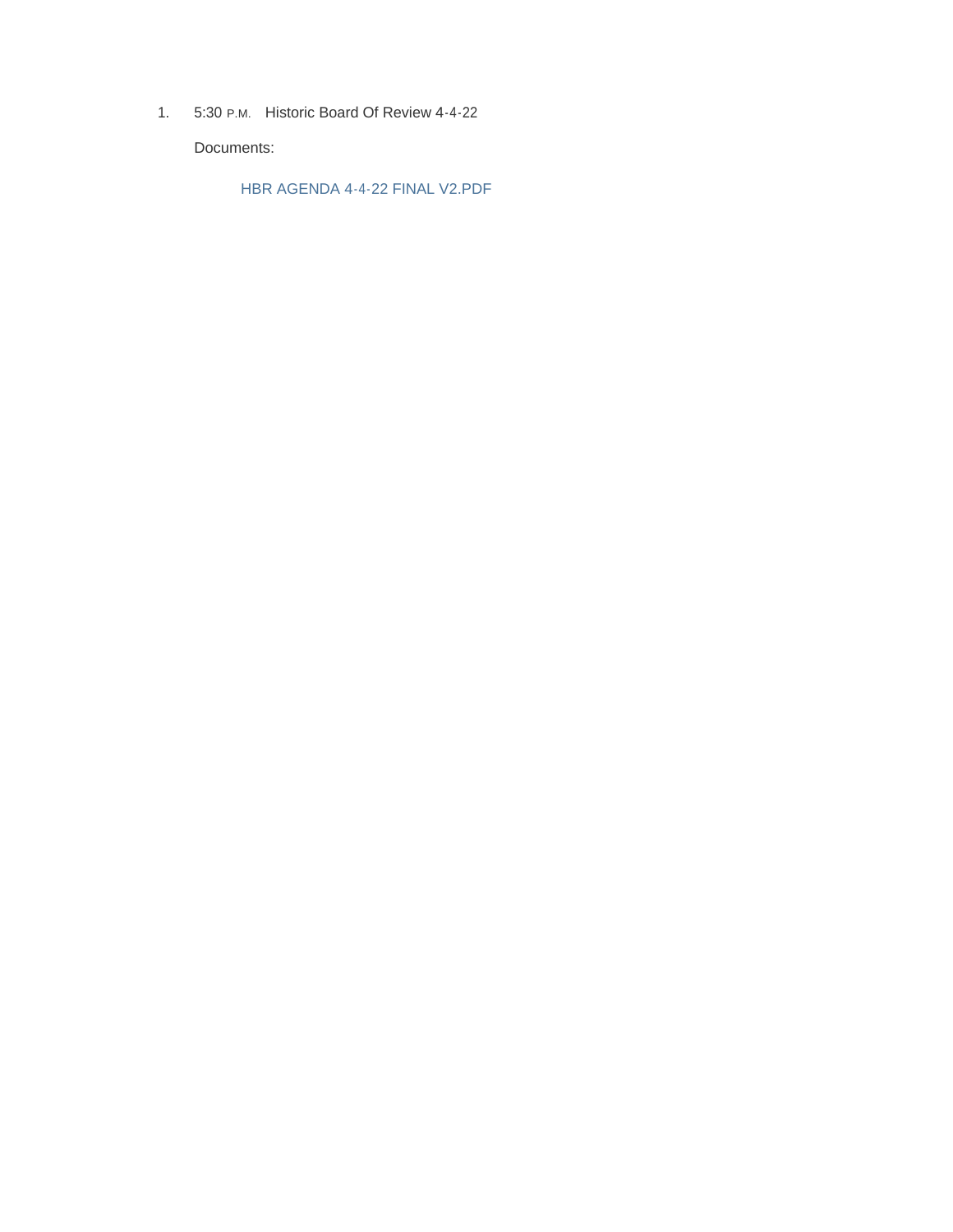**City of Marietta**



205 Lawrence Street Post Office Box 609 Marietta, Georgia 30061

# **Meeting Agenda**

## **MARIETTA HISTORIC BOARD OF REVIEW**

*David Freedman, Chairman Rebecca Nash Paden, Vice-Chairman Christopher G. Brown, Secretary Dorothy Woodruff, Board Member Jim Trimble, Board Member Louise Griffin Williams, Board Member Stacy Smith, Board Member Martin Kendall, Board Member Johnny M. Walker, City Council At Large*

| Monday, April 4, 2022 | 5:30 PM | <b>Marietta City Hall Council Chambers</b> |
|-----------------------|---------|--------------------------------------------|

**NOTE: Applicant and those in favor have a total of 15 minutes to make their presentation to the Board. Applicant may reserve any portion of this time for rebuttal. All those in opposition have a total of 15 minutes to present comments to the Board.**

## **CALL TO ORDER:**

## **MINUTES:**

| 20220267         | <b>Regular Meeting Minutes</b>                                                                    |  |  |
|------------------|---------------------------------------------------------------------------------------------------|--|--|
|                  | Review and approval of the February 28, 2022 Historic Board of Review regular meeting<br>minutes. |  |  |
| <b>BUSINESS:</b> |                                                                                                   |  |  |

#### **20161227 Disclosure from Historic Board of Review Member Stacy Smith**

This is a disclosure for any application that comes before the Historic Board of Review for Herbert S. Goldstein Family Limited Partnership, PMG Investors LLC, Marietta Properties, LLC, Mary Goldstein or PMG Whitlock Ave, LLC or where one of the above entities is shown as the owner. Philip M. Goldstein owns and or is general partner and/or manager for the above entity or entities. I am a tenant of Philip M. Goldstein who is an owner, manager and/or general partner of the above entity. Philip M. Goldstein is the father of Councilman Joseph Goldstein.